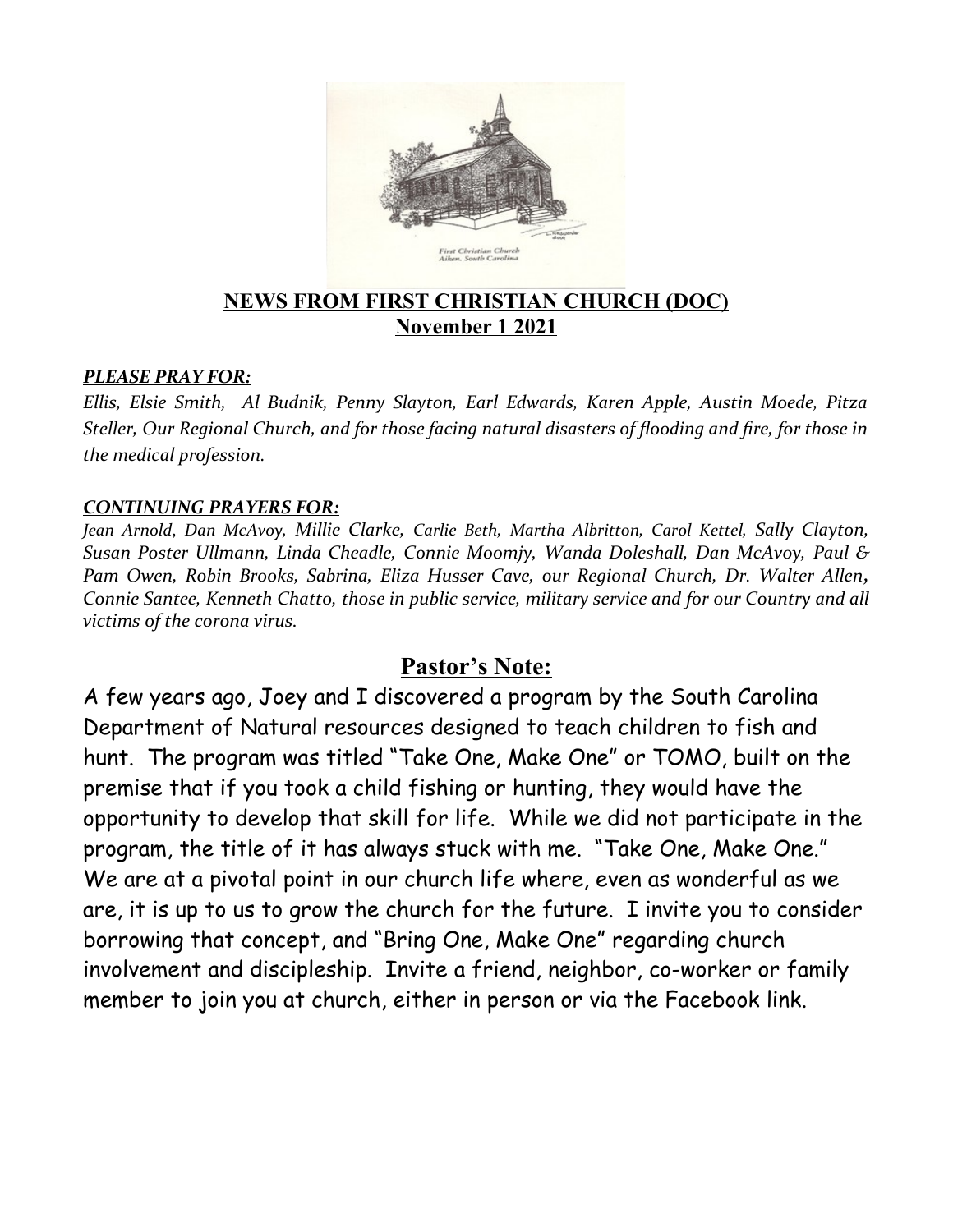# **ALL SAINTS REMEMBRANCE:**

We will hold our All Saints Remembrance during our regular worship service on Sunday, November  $7<sup>th</sup>$ . This allows us to remember both in our hearts and in worship the names of those we have loved who have died since last November. If you have the name(s) of family members or dear friends who have died this year and you would like them remembered during the service, please let Frances know by Tuesday, November 2<sup>nd</sup>. Also, since the service will be shown on Facebook, please invite any other family members or friends to worship with us either in person or via Facebook.

**VETERAN'S RECOGNITION:** Our church is blessed to have many military Veteran's among our church family. We will recognize all Veterans during the worship service on Sunday, November 14<sup>th</sup>. Natalie will also be playing the National hymn, "God of Our Fathers" as the special music. If you are a military Veteran, or receive Veteran's benefits as the spouse of a Veteran, please make sure Frances has your name by November  $9<sup>th</sup>$ . Thank you for serving our great country.

### **DISCIPLE MISSION FUND THANKSGIVING OFFERING SUNDAY, NOVEMBER 21, 2021**

Our Congregation will have the opportunity to support the Disciple Mission Fund's Thanksgiving Offering on November  $21<sup>st</sup>$ . This offering is designated to support the Christian Church's Colleges, Universities, Seminaries and Divinity Houses. "Higher education has been an important focus for the Disciples since the very beginning of the movement."

"As our country and world continue to struggle with the effects of the COVID-19 pandemic, our higher education institutions continue to face unprecedented challenges and they need our support now, more than ever...While there is much to be thankful for as our schools continue to meet the needs of students, there is also much work still to be done to ensure they remain financially viable."

Your support will be greatly appreciated.

# **ADVENT IS COMING!!**

Advent, the four Sundays leading up to Christmas, begins on Sunday, November  $28<sup>th</sup>$ . This is such a special time of the church year as we anticipate afresh the coming of the Messiah. In addition to our regular Sunday Advent services, we will hold the Blue Christmas Service on Sunday afternoon, December  $19<sup>th</sup>$  at 3pm. This service is geared to address in worship the grief that is part of life and also part of the holiday season following a significant loss. It is also a good opportunity to reach out to your neighbors and invite them to the service if you know this holiday season may be more painful to them.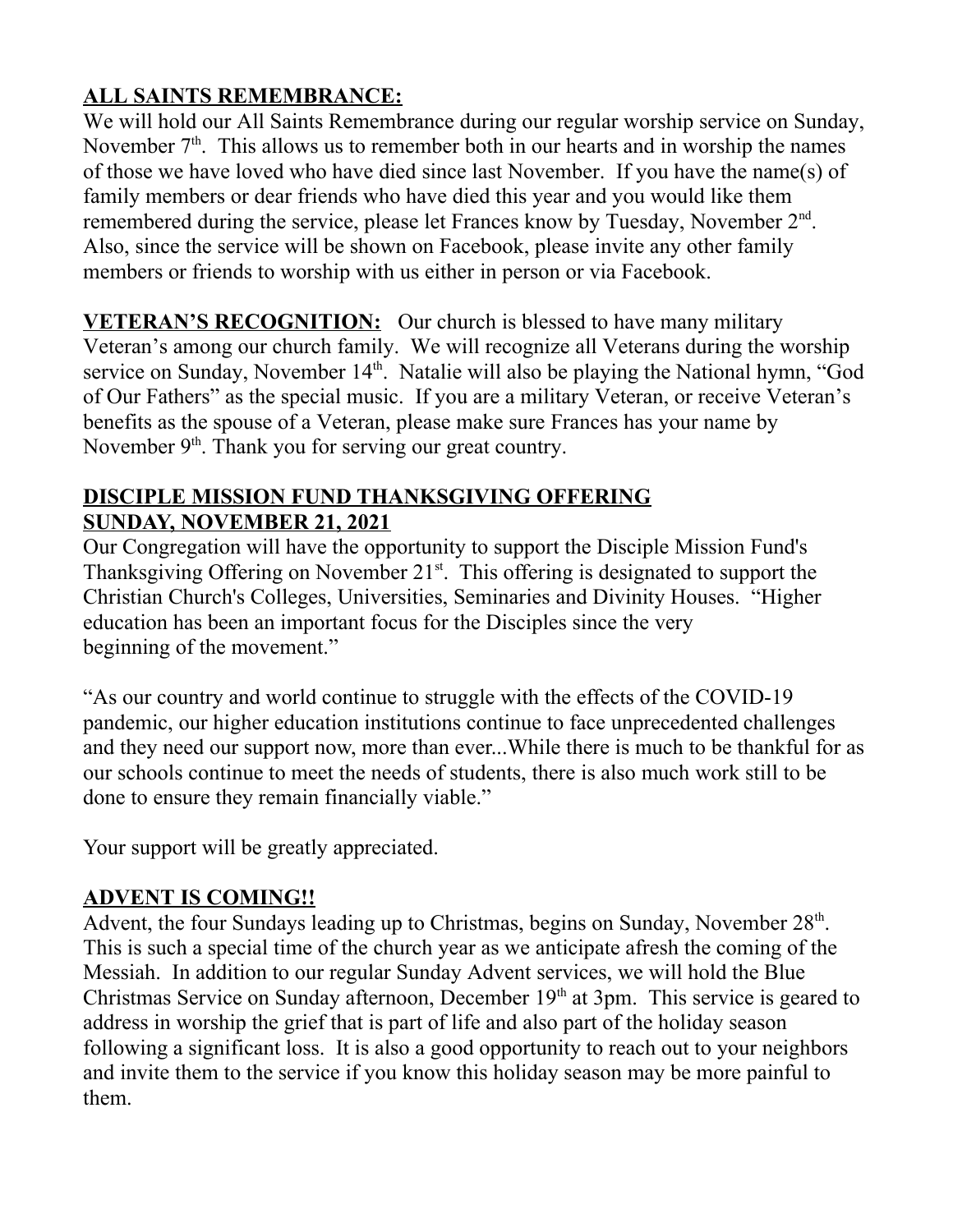# **SUNDAY NOVEMBER 7 CONGREGATIONAL MEETING**

We will have the annual Congregational meeting following the service on November 7 2021. Attached at the end of the newsletter is a list of the officers etc. being elected.

Attached to the newsletter in a PDF is the finance report and proposed budget. Copies are also available in the Fellowship Hall.

# **THANK YOU FROM PASTOR IRENE**

Thank you for the generous gifts, cards and kind words given to me for Pastor Appreciation Day. I am honored to be your pastor, and appreciate your ongoing support. The camellia has been planted in our yard and will be an ongoing reminder of our connection! Also, thank you for the calls and text support and prayers during Bella's hospitalization. That was a scary time for our family, but your love made it feel safer.

# **RECONCILIATION OFFERING COLLECTED SUNDAY, OCTOBER 3, 2021**

A VERY BIG THANK YOU to all of you who helped with a total offering of \$355.00 for our Christian Church (Disciple of Christ)'s Reconciliation Offering. Your support was GREATLY APPRECIATED.

# **OUR ACTS DONATION FOR NOVEMBER IS:** Jelly

### **DATES TO REMEMBER**

| November 6  | <b>DWF</b>                 | $11:00$ am Fellowship           |
|-------------|----------------------------|---------------------------------|
| November 7  | Daylight Savings Ends      |                                 |
|             | All Saints Sunday          |                                 |
|             | Congregational Meeting     | 12:15 Sanctuary                 |
| November 9  | <b>Board Meeting</b>       | 6:00 pm Fellowship/Walk through |
| November 14 | Deacon Meeting             | 12:15 pm Fellowship             |
| November 20 | <b>Trash and Treasure</b>  | 9:00 am Classroom 3             |
| November 21 | <b>DWF Dessert Auction</b> |                                 |
| November 28 | Elder Meeting              | 12:15 pm Fellowship             |

### **CONTACT US:**

First Christian Church (Disciples of Christ) 900 Kerr Drive SW Aiken, SC 29803-5394

**Email:** [firstchristianaiken@atlanticbb.net](mailto:firstchristianaiken@atlanticbb.net) **Website:** www.firstchristian-aiken.org **Church Office:** 803 648-4523